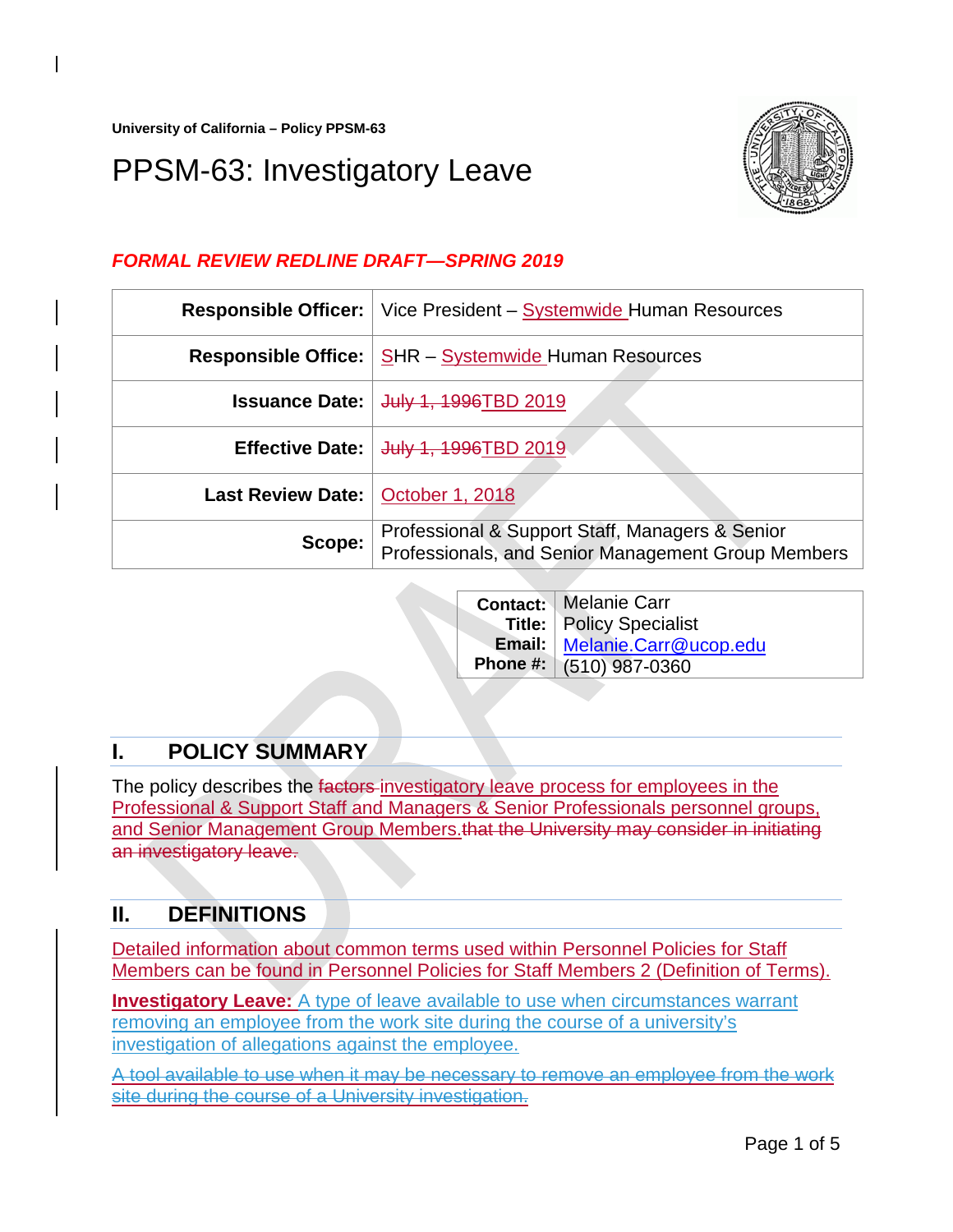**Exception to Policy:** An action that exceeds what is allowable under current policy or that is not expressly provided for under policy. Any such action must be treated as an exception.

**Executive Officer:** The University President or Chancellor.

**Top Business Officer:** Executive Vice President–Business Operations for the Office of the President, Vice Chancellor for Administration, or the position responsible for the location's financial reporting and payroll as designated by the Executive Officer.

### **III. POLICY TEXT**

#### *A. General*

Investigatory leave is a type of leave available to use when circumstances warrant removing an employee from the work site during the course of the University's investigation of allegations against the employee. Investigatory leave is a tool available to use when necessary to remove an employee from the work site during the course of a University investigation. An employee may be placed on an investigatory leave, with or without notice., when the employee's continued presence may interfere with the investigatory process or in other circumstances which warrant removing the employee from the premises, to permit the University to review or investigate actions. Investigatory leave is not a type of corrective action. Rather, it is a means of maintaining the status quo until the investigation and any related actions have concluded. For additional information on corrective action, refer to [Personnel Policies](https://policy.ucop.edu/doc/4010411/PPSM-62) for Staff Members (PPSM) 62 [\(Corrective Action\).](https://policy.ucop.edu/doc/4010411/PPSM-62)

Prior to placing an employee on an investigatory leave, management mustshould consult with the local Human Resources office.

While on investigatory leave, the employee must be available to cooperate with the University's investigation.

The types of alleged conduct that may warrant lead toplacing an employee on an investigatory leave includeing but are not limited to:

- $\bullet$  dishonesty;
- theft, or misappropriation of University property $\overline{r}$ ,
- **•** fighting on the job;
- $\bullet$  insubordination; $\frac{1}{2}$
- unethical behavior;
- violation of federal or state law;
- exploitation, intimidation, discrimination, or harassment; including sexual harassment;
- acts endangering employees, students, visitors, or others University constituents: <del>or</del>
- sexual violence, sexual harassment, or other prohibited behavior; or
- any other conduct that which warrants removing the employee from the work site to conduct a University investigation.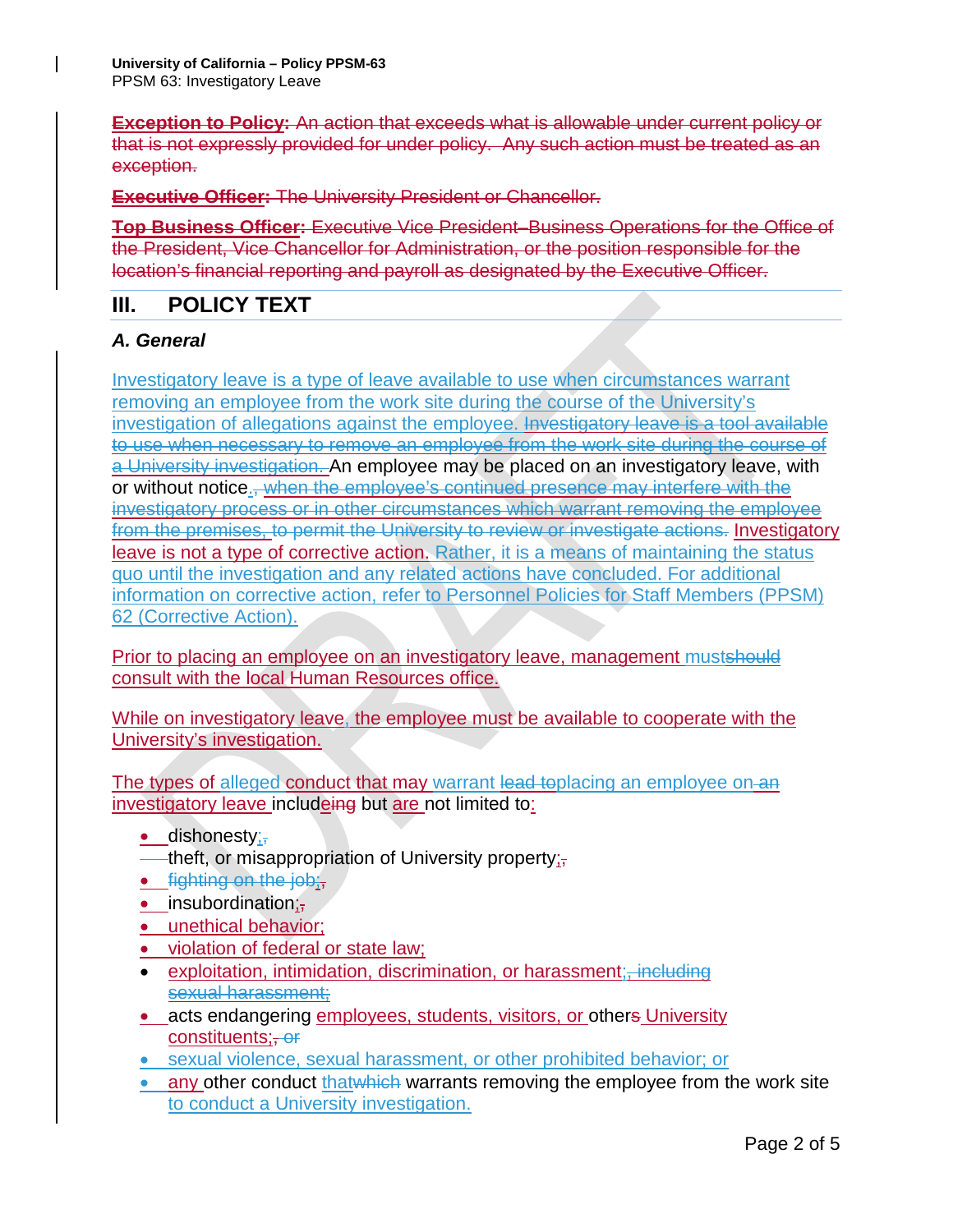. For situations involving allegations of sexual violence and/or sexual harassment, please see the policy on [Sexual Violence and Sexual Harassment](https://policy.ucop.edu/doc/4000385/SVSH) and the [Investigation](http://sexualviolence.universityofcalifornia.edu/files/documents/Staff-NFAP-SVSH-Investigation-and-Adjudication-Framework-and-Flowcharts.062917.pdf)  [and Adjudication Framework for Staff and Non-Faculty Academic Personnel.](http://sexualviolence.universityofcalifornia.edu/files/documents/Staff-NFAP-SVSH-Investigation-and-Adjudication-Framework-and-Flowcharts.062917.pdf)

For situations involving allegations of discrimination and harassment, please see the policy on [Discrimination, Harassment, and Affirmative Action in the Workplace.](https://policy.ucop.edu/doc/4000376/DiscHarassAffirmAction)

## *B. Written Notice*

An employee placed on an investigatory leave must be notified in writing no later than three working days after commencement of the leave. The written notice must include the reason(s) for the leave and, the expected duration of the leave., It should also and direct the employee to remain available to speak with and provide information to the University investigator upon request. Such leaves may be extended by written notice to the employee.

The leave shall be confirmed in writing, stating the reason and the expected duration of the leave. Upon conclusion of the University's investigation, the employee shall must be informed notified in writing of the outcome of the investigation and whether the investigation's findings will result in continued employment, corrective action, or termination of employment. Refer to PPSM [62 \(Corrective Action\)](https://policy.ucop.edu/doc/4010411/PPSM-62) and Personnel [Policies for Staff Members PPSM 64 \(Termination and Job Abandonment\)](https://policy.ucop.edu/doc/4010413/) for additional information. actual dates and pay status of the leave.

# **IV. COMPLIANCE / RESPONSIBILITIES**

#### *A. Implementation of the Policy*

The Vice President–Systemwide Human Resources is the Responsible Officer for this policy and has the authority to implement the policy. The Responsible Officer may apply appropriate interpretations to clarify the policy provided that the interpretations do not result in substantive changes to the underlying policy. The Responsible Officer may develop procedures or other supplementary information to support the implementation of this policy. Such supporting documentation does not require the approval of the President.

The Chancellor is authorized to establish and is responsible for local procedures necessary to implement the policy.

In accordance with [Personnel Policies for Staff Members](http://policy.ucop.edu/doc/4010388) 1 (General Provisions), the authorities and responsibilities delegated to the Chancellor in this policy are also delegated to the Executive Vice President–Chief Operating Officer, Vice President– Agriculture and Natural Resources, Principal Officers of the Regents, and the Lawrence Berkeley National Laboratory Director. Also in accordance with [PPSM 1,](http://policy.ucop.edu/doc/4010388) the authorities granted in this policy may be redelegated except as otherwise indicated.

## *B. Revisions to the Policy*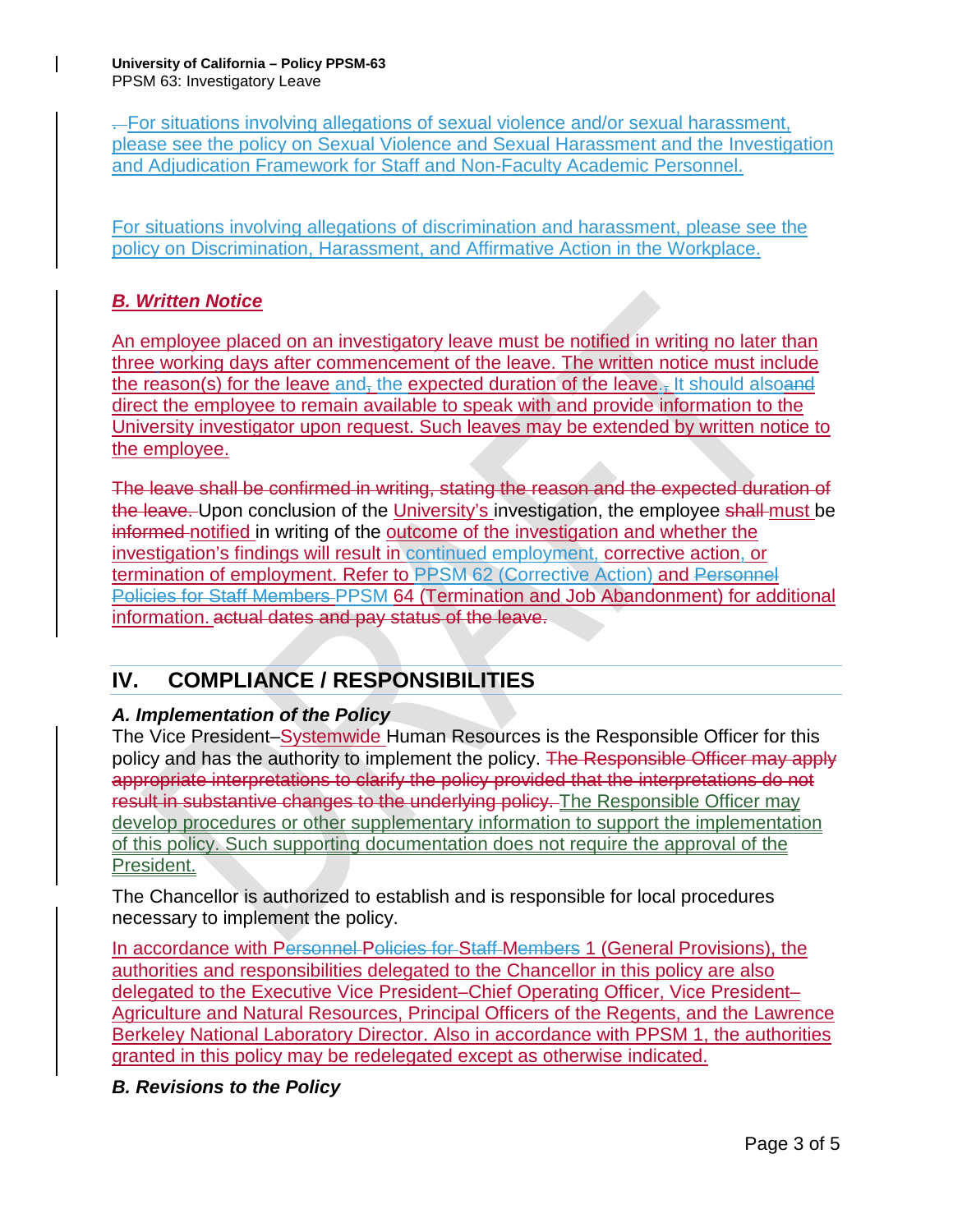The President is the Policy Approver and has the authority to approve policy revisions upon recommendation by the Vice President–Systemwide Human Resources.

The Vice President–Systemwide Human Resources has the authority to initiate revisions to the policy, consistent with approval authorities and applicable *Bylaws* and *Standing Orders* of the Regents.

The Executive Vice President–Business OperationsChief Operating Officer has the authority to ensure that policies are regularly reviewed, updated, and consistent with other governance policies.

#### *C. Approval of Actions*

Actions within this policy must be approved in accordance with local procedures. Chancellors and the Vice President–Systemwide Human Resources are authorized to determine responsibilities and authorities at secondary administrative levels in order to establish local procedures necessary to implement this policy.

All actions applicable to PPSM-covered staff employees who are not Senior Management Group members that exceed this policy, or that are not expressly provided for under any policy, must be approved by the Vice President–Systemwide Human Resources.

#### *D. Compliance with the Policy*

The following roles are designated at each location to implement compliance monitoring responsibility for this policy:

The Top Business Officer and/or the Executive Officer at each location will designate the local management office to be responsible for the ongoing reporting of policy compliance.

The Executive Officer is accountable for monitoring and enforcing compliance mechanisms and ensuring that monitoring procedures and reporting capabilities are established.

The Vice President–Systemwide Human Resources is accountable for reviewing the administration of this policy. The Director–Systemwide Human Resources Compliance may periodically monitor compliance to this policy.

#### *E. Noncompliance with the Policy*

Noncompliance with the policy is handled in accordance with *Personnel Policies for Staff Members* 61, [62,](http://policy.ucop.edu/doc/4010411) and [64](http://policy.ucop.edu/doc/4010413) pertaining to disciplinary and separation matters.

# **V. PROCEDURES**

#### Not applicable.

The Responsible Officer may develop procedures or other supplementary information to support the implementation of this policy. Such supporting documentation does not require the approval of the President.